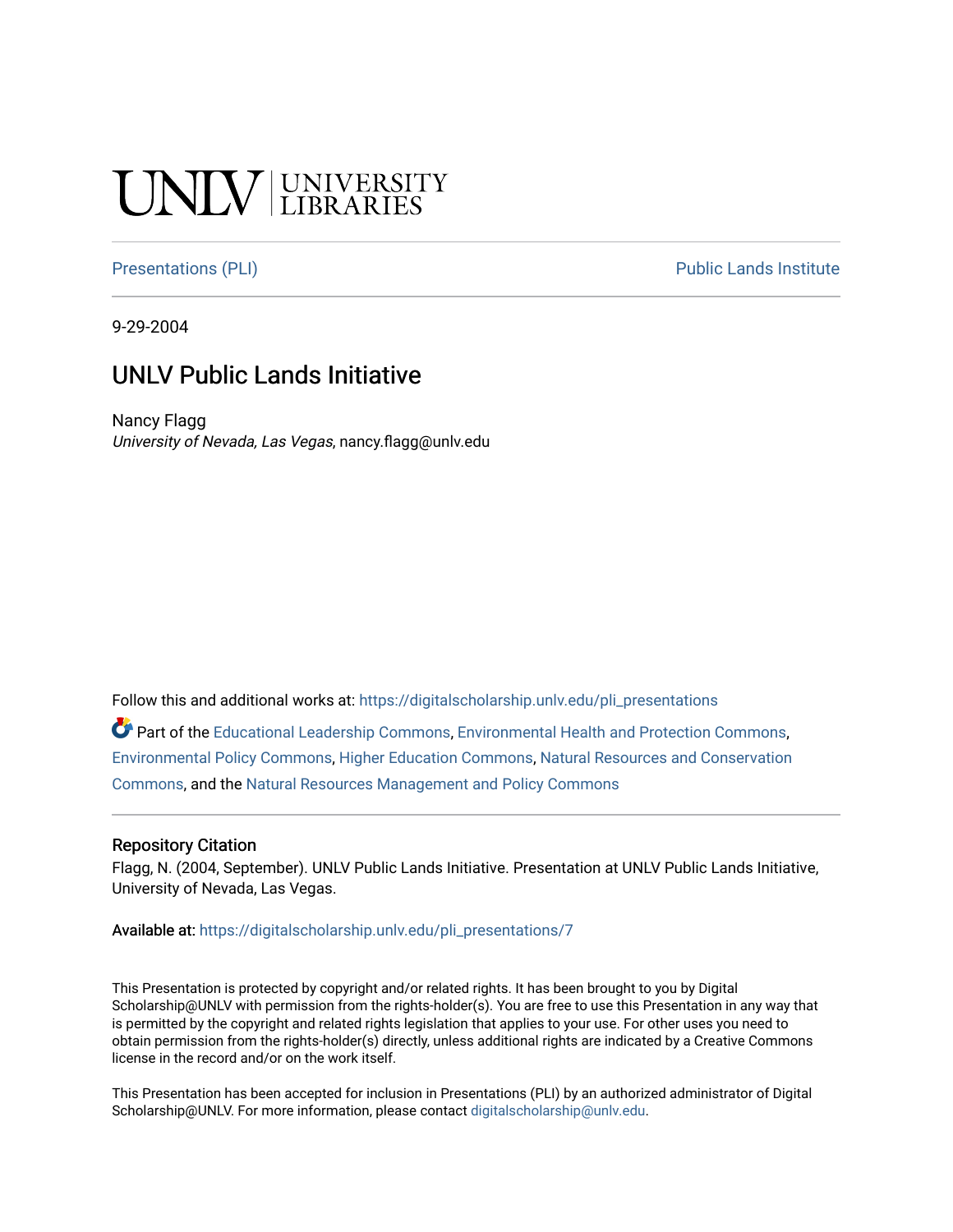#### University of Nevada, Las Vegas September 29, 2004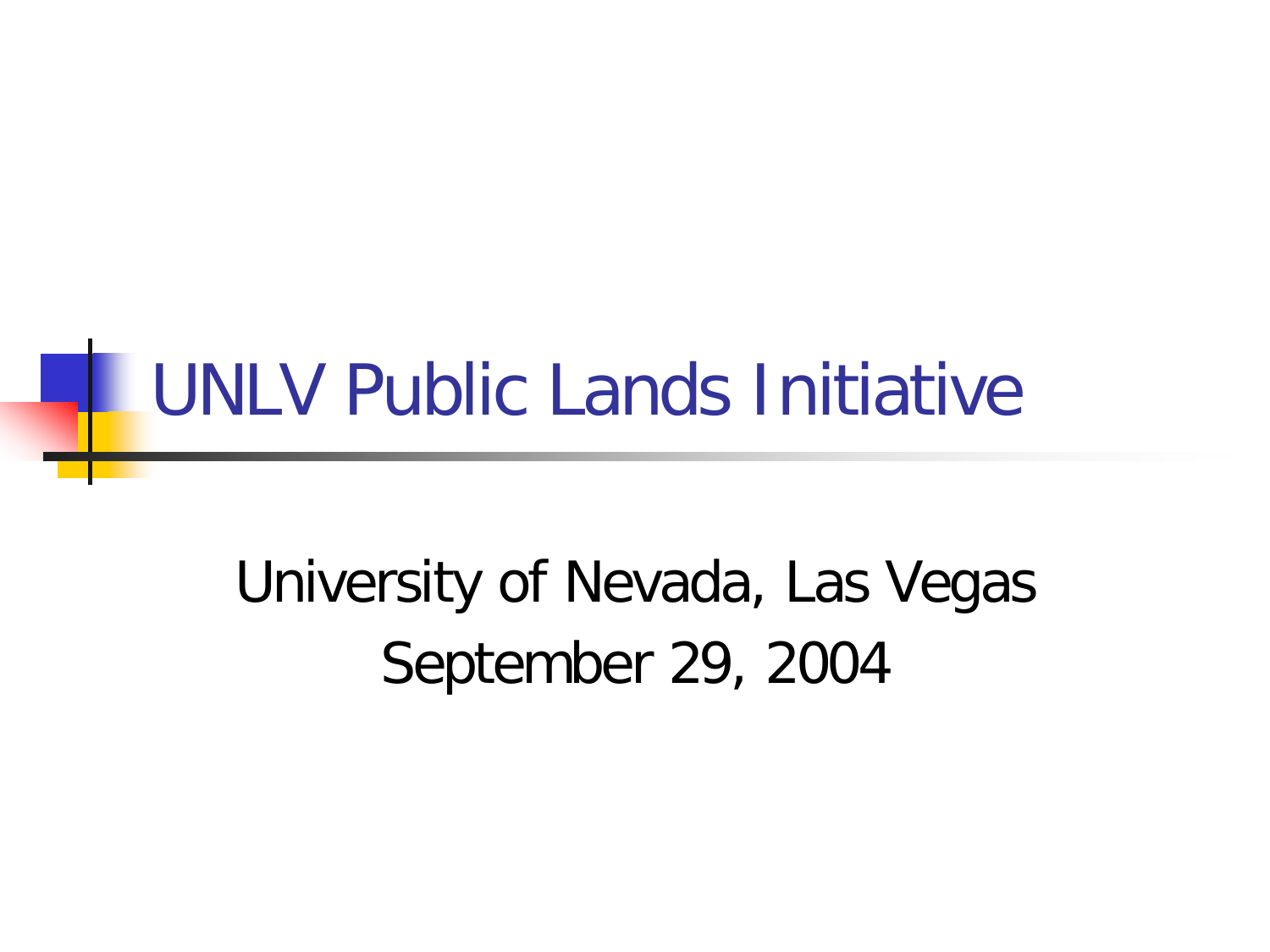#### UNLV Public Lands Partnership

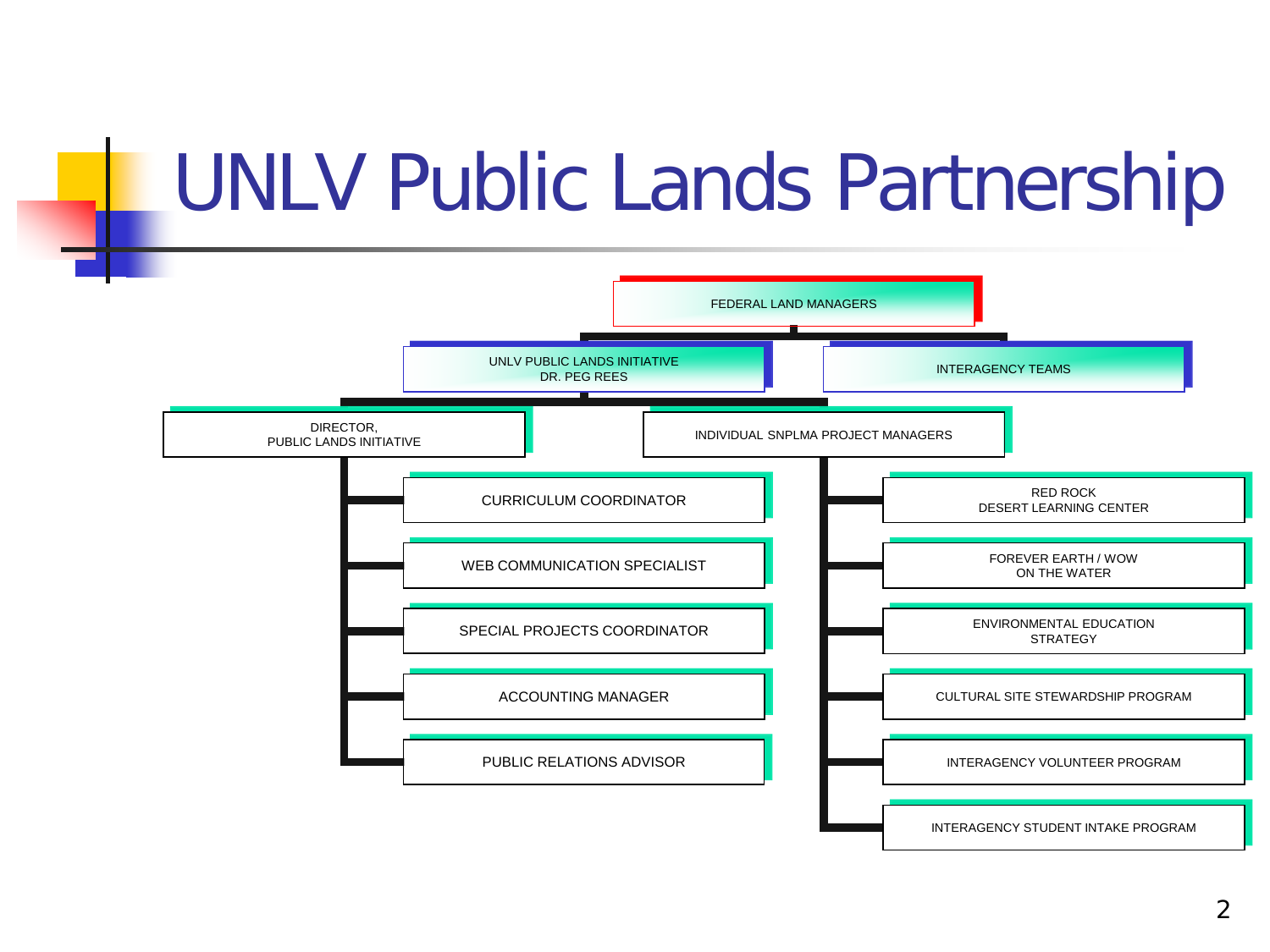- New unit created in April 2004 to work with the four federal land-management agencies on projects funded by the Southern Nevada Public Lands Management Act (SNPLMA).
- Agencies include Bureau of Land Management, National Park Service, U.S. Forest Service, and U.S. Fish & Wildlife Service.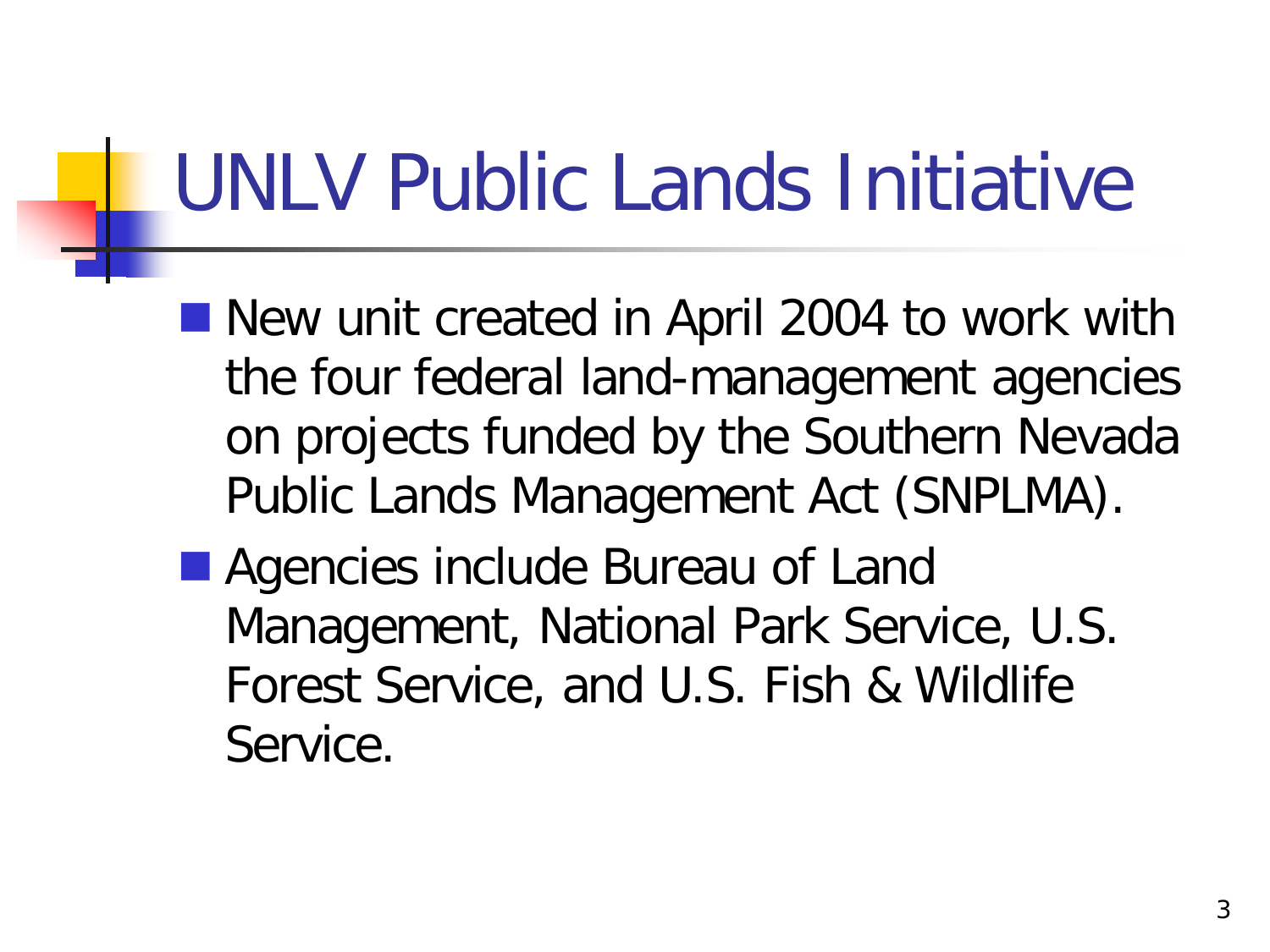Southern Nevada Public Lands Management Act

- Enacted in 1998.
- Allows the Bureau of Land Management to sell federally owned land in a defined disposal boundary around Las Vegas.
- **Approximately 50,000 acres approved for** sale.
- **Under the terms of the Act, proceeds from** the land sales can be used for projects in several areas: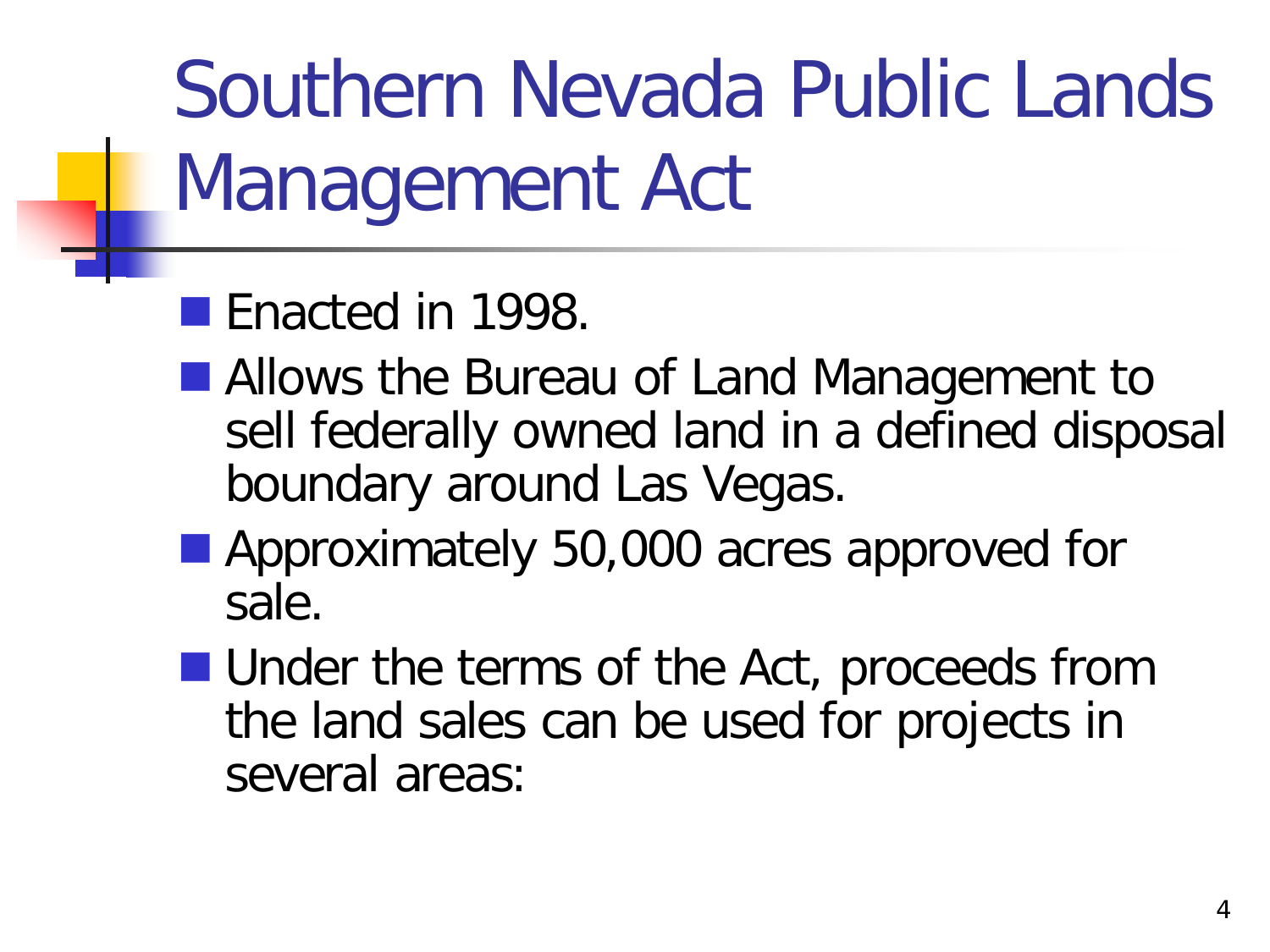## Southern Nevada Public Lands Management Act

- Capital improvement projects at Lake Mead, Red Rock Canyon, Spring Mountain Recreation Area, Desert National Wildlife Refuge, and other areas managed by the four land-management agencies.
- **Parks, trails, and natural areas on public lands and** within the surrounding cities.
- Conservation/environmental education initiatives.
- **Acquisition of environmentally sensitive land in** Nevada.
- Development of a Clark County Multi-species Habitat Conservation Plan.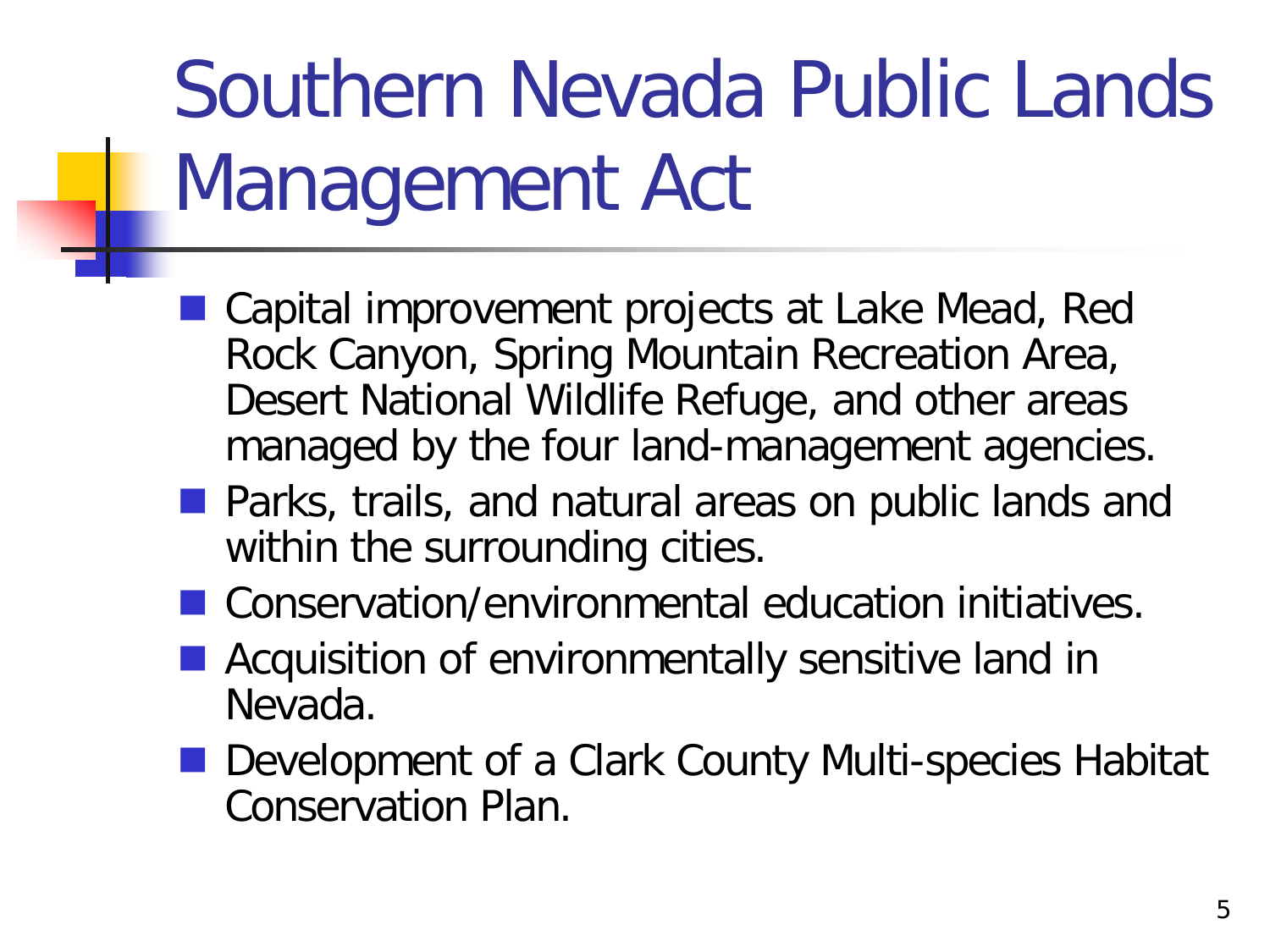Southern Nevada Public Lands Management Act

- **Portions of the proceeds also benefit the** Southern Nevada Water Authority (10%) and the State of Nevada General Education Fund (5%).
- Other provisions in the Act direct the BLM to provide for the sale of land for:
	- **E** Affordable housing and
	- To convey title to land in the McCarran Airport noise zone to Clark County.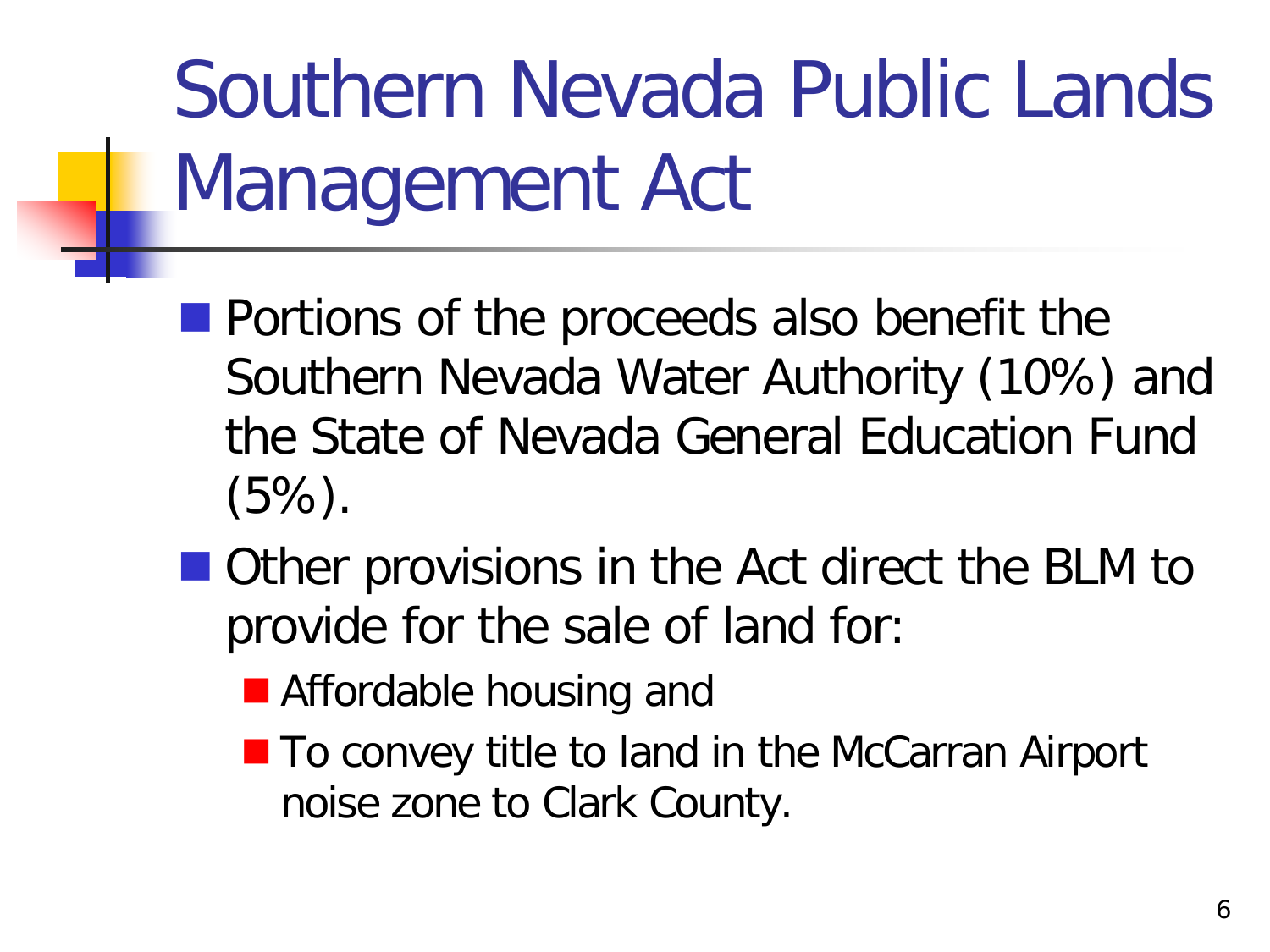- **The Public Lands Initiative is providing** management and oversight for selected SNPLMA projects that fit UNLV's educational and research strengths and which are suitable for drawing upon the expertise of university faculty, staff, and students.
- Current projects being undertaken by the Public Lands Initiative include the following: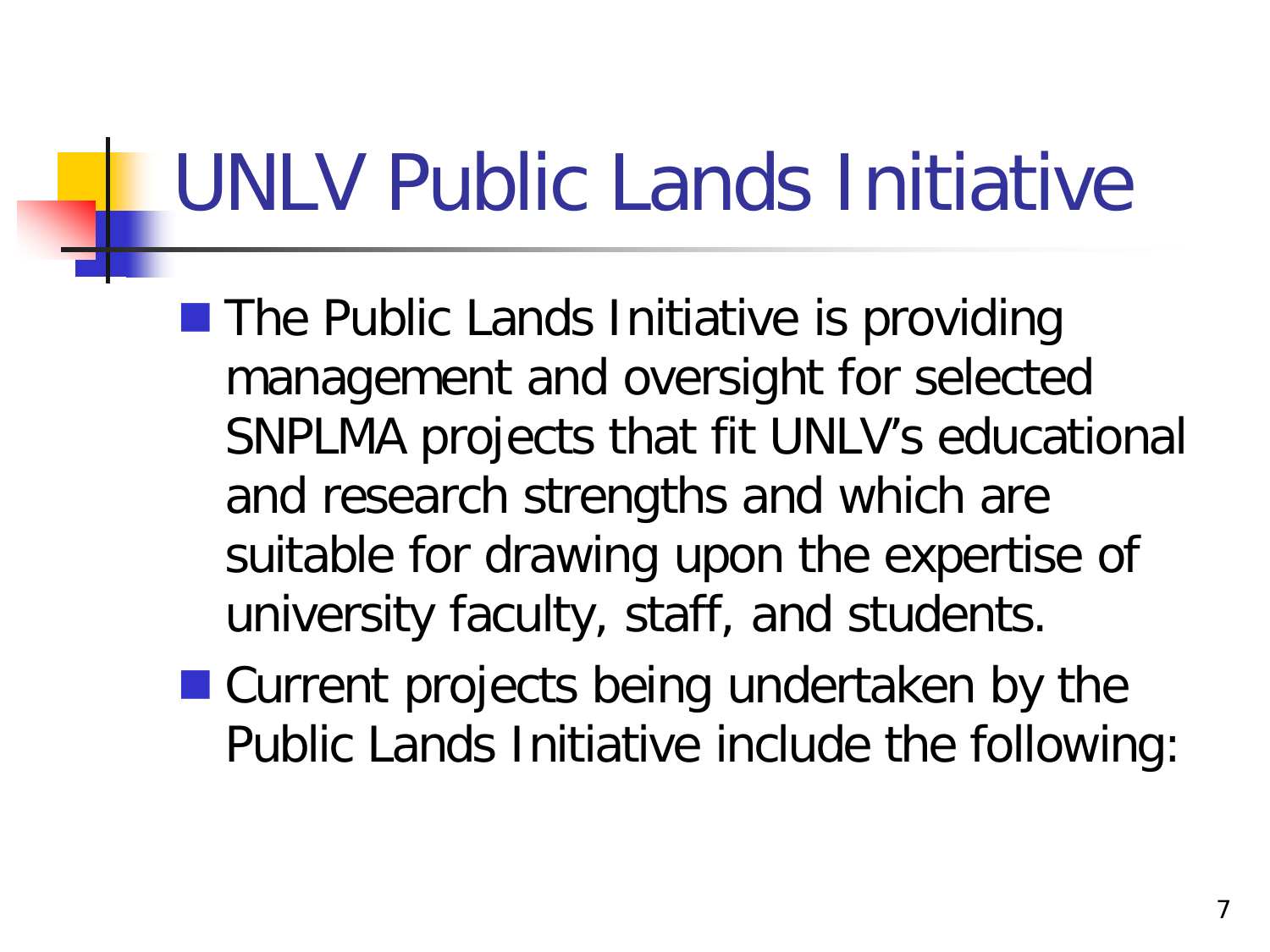## Red Rock Desert Learning Center

- Residential science school targeted to 5<sup>th</sup> grade students in Clark County.
- Also includes a Wild Horse and Burro Facility.
- **Located in Red Rock Canyon on the site of** the former Oliver Ranch.
- **E** Architects have completed initial programming for the school. Project currently in conceptual design phase, with schematic designs due by early December.
- **Environmental assessment is currently** underway.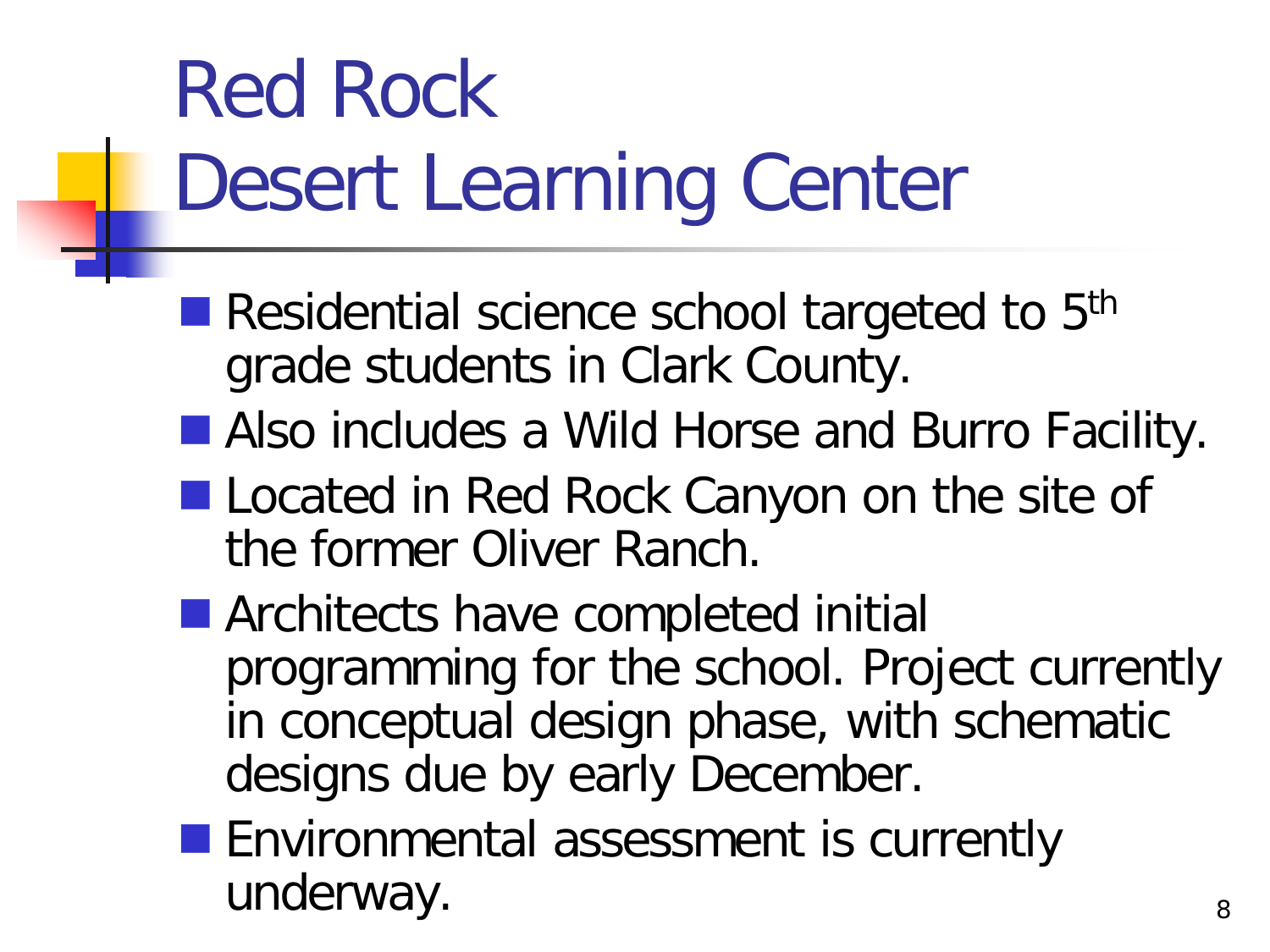## Red Rock Desert Learning Center

- **UNLV's role is to help the Bureau of Land** Management with the overall coordination of this project.
- We specifically are tasked with developing the curriculum, coordinating the business plan, and providing public outreach and publicity.
- Website for the project is nearly ready to go live.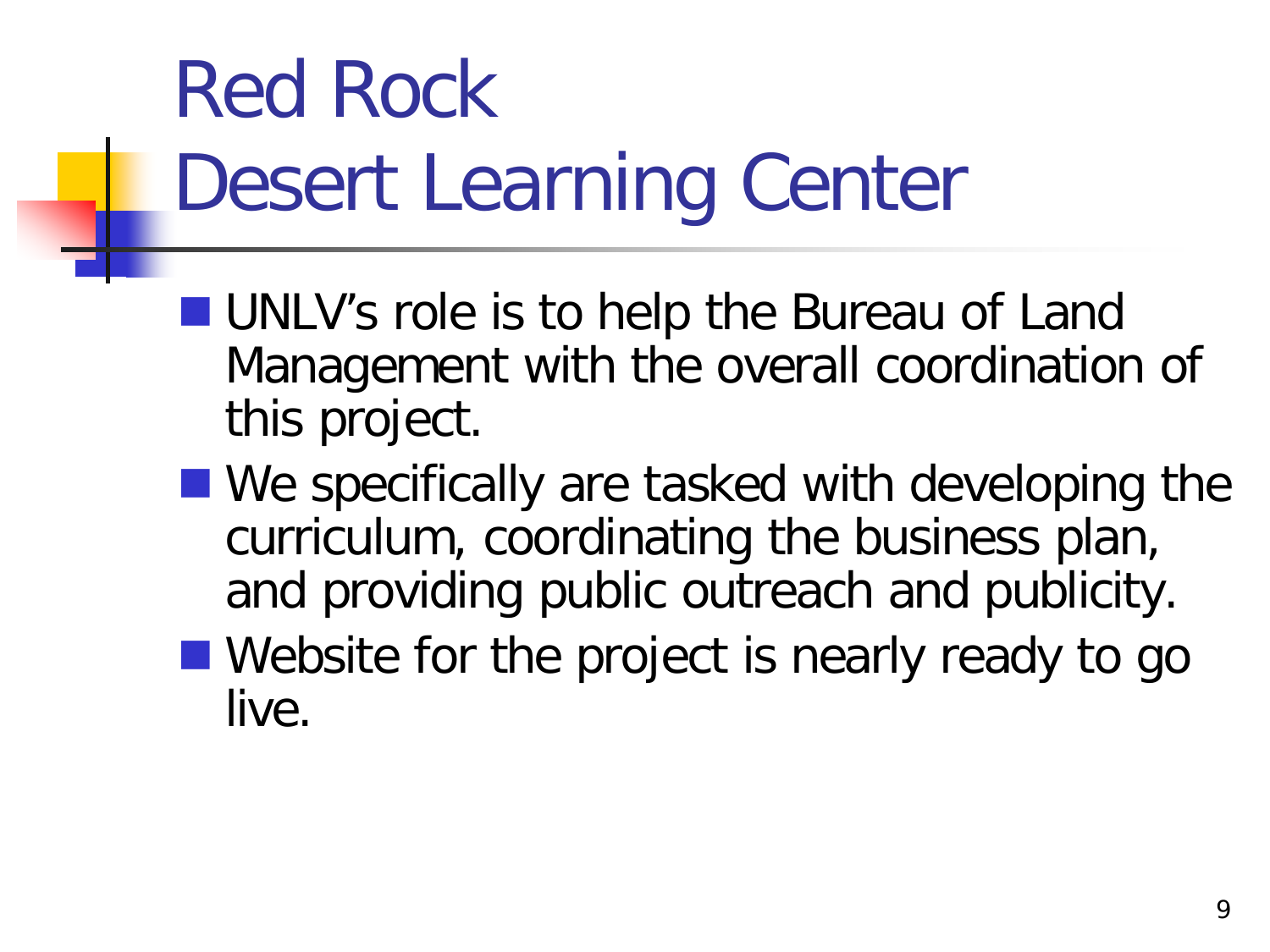#### Forever Earth

- **Forever Earth is a floating environmental** science laboratory and learning center at Lake Mead.
- Specially outfitted houseboat that will be targeted to science education for school children.
- **Vessel can also be used by university** researchers and students.
- **UNLV** is tasked with managing, scheduling, and operating the vessel as well as developing the Forever Earth curriculum.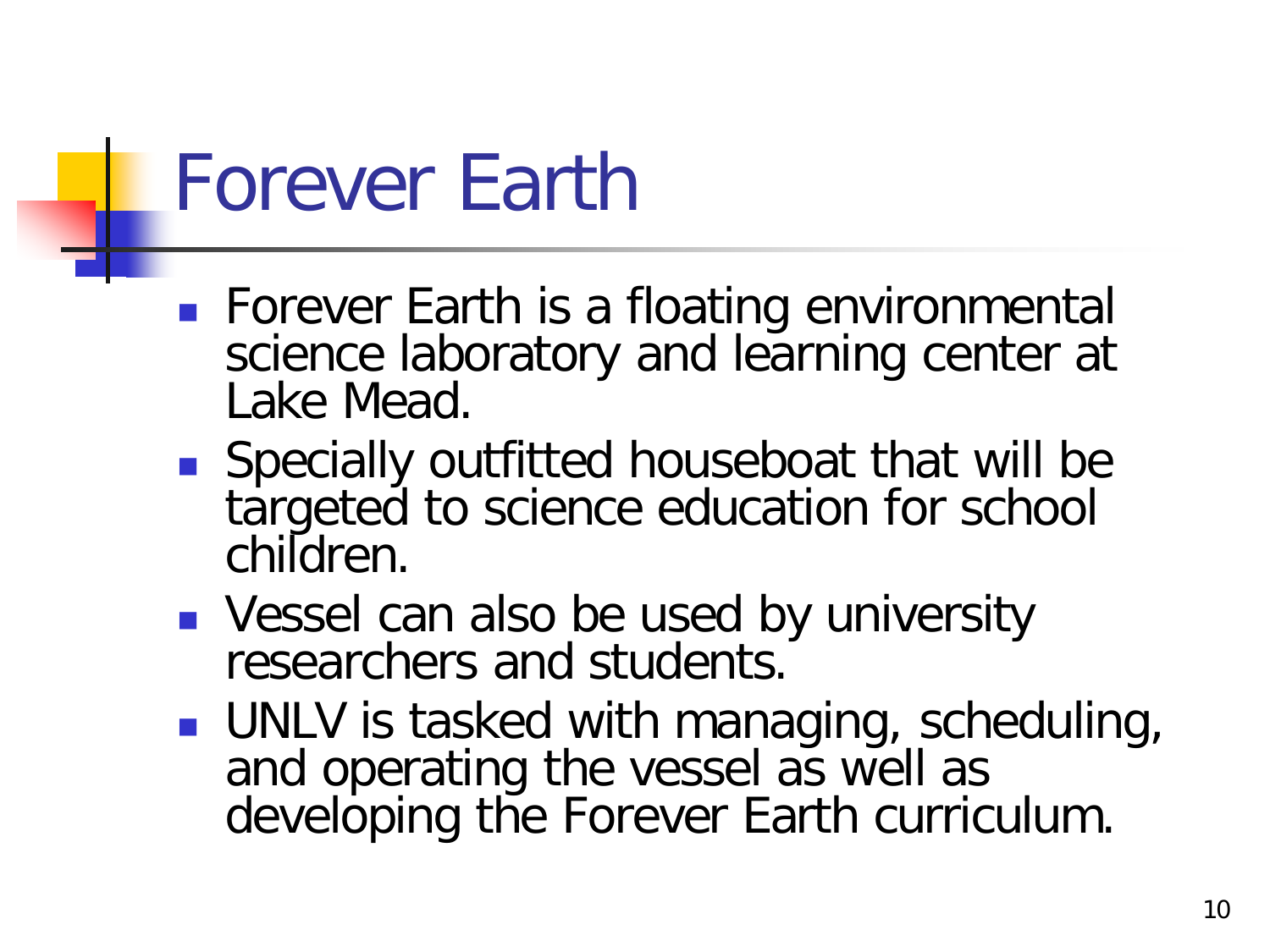#### WOW on the Water

- Wonderful Outdoor World on the Water is a recreation program for urban, economically disadvantaged youth to introduce them to outdoor recreation, environmental education, fishing and boating, and water safety.
- **UNLV** is charged with implementing the overall program, including writing the curriculum, scheduling WOW events, and securing partnerships with parks & rec agencies and local businesses.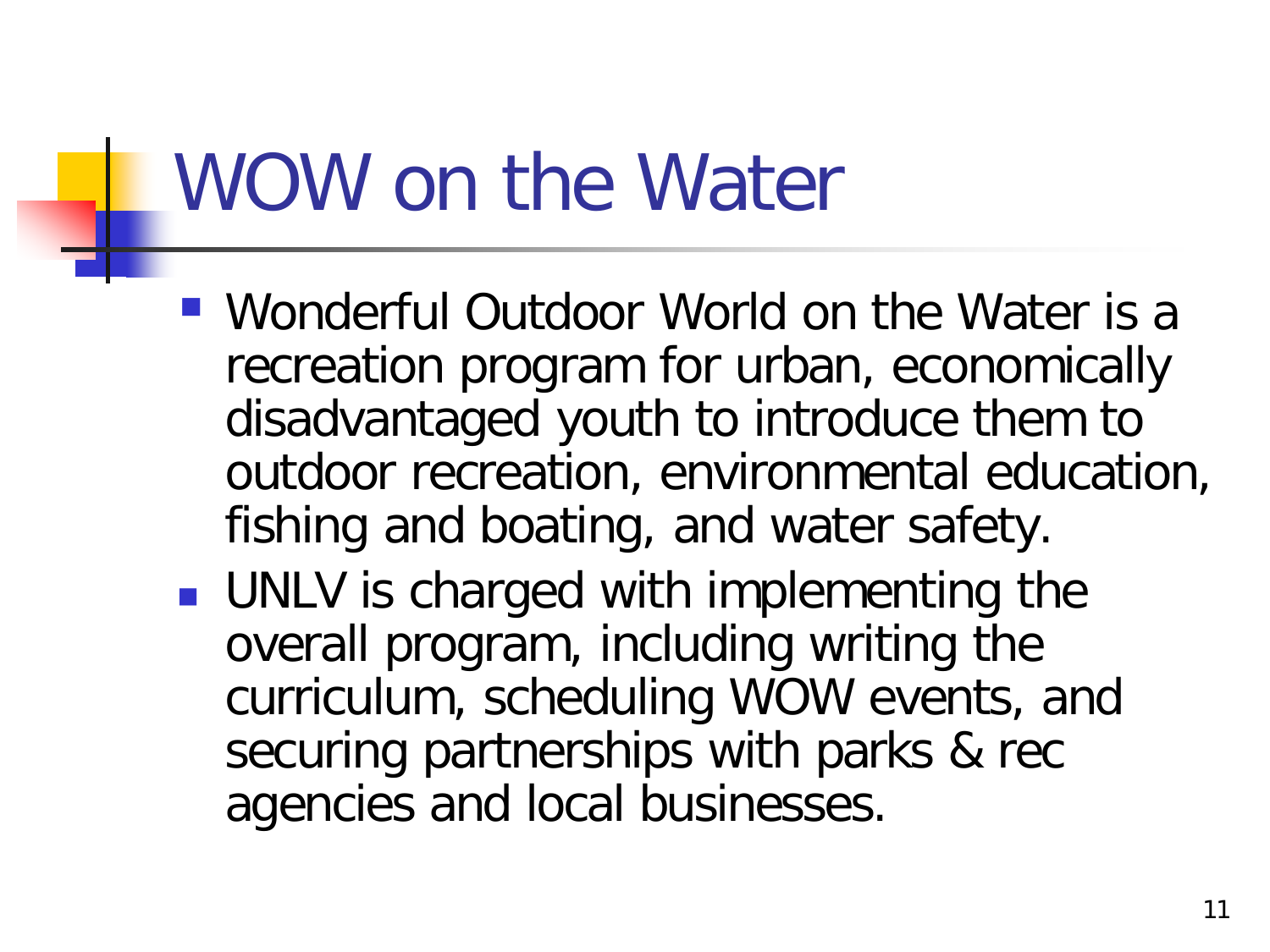## Outdoor Education Strategy

- **Project calls for the development of an area**wide Outdoor Environmental Education Strategy to produce a 5-year strategic plan and an implementation plan for environmental education in Clark County.
- **UNLV** is coordinating this project, which includes ensuring that the curriculum for projects like the Red Rock Desert Learning Center, Forever Earth, and WOW on the Water are complementary to the overall strategy.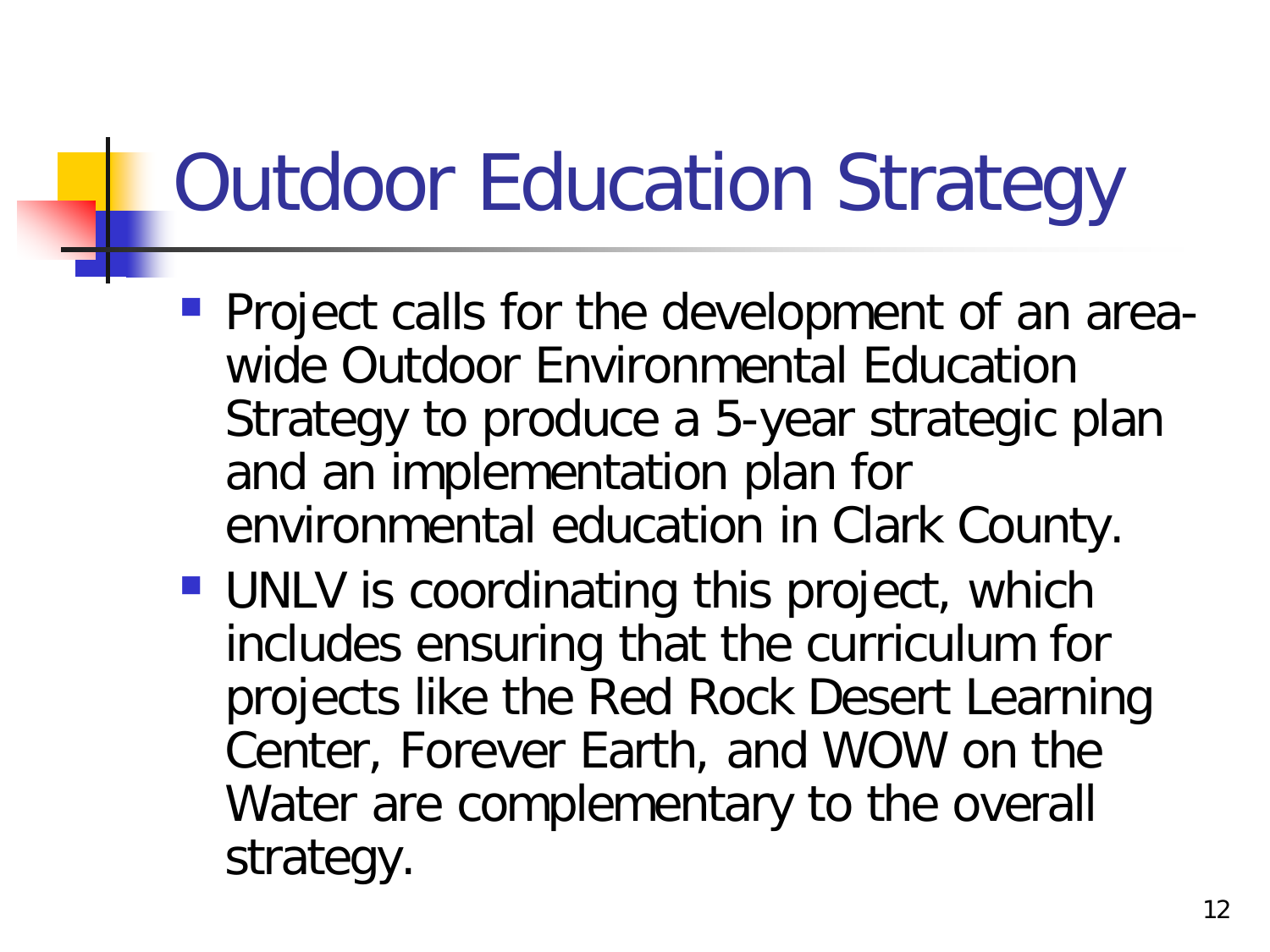## Interagency Volunteer Program

- Currently, each of the land-management agencies has its own separate volunteer program. This project calls for the development of a comprehensive, integrated volunteer database for Southern Nevada public lands.
- **Also includes development of a common** training program and reward program for volunteers on the public lands, as well as the implementation of several volunteer events.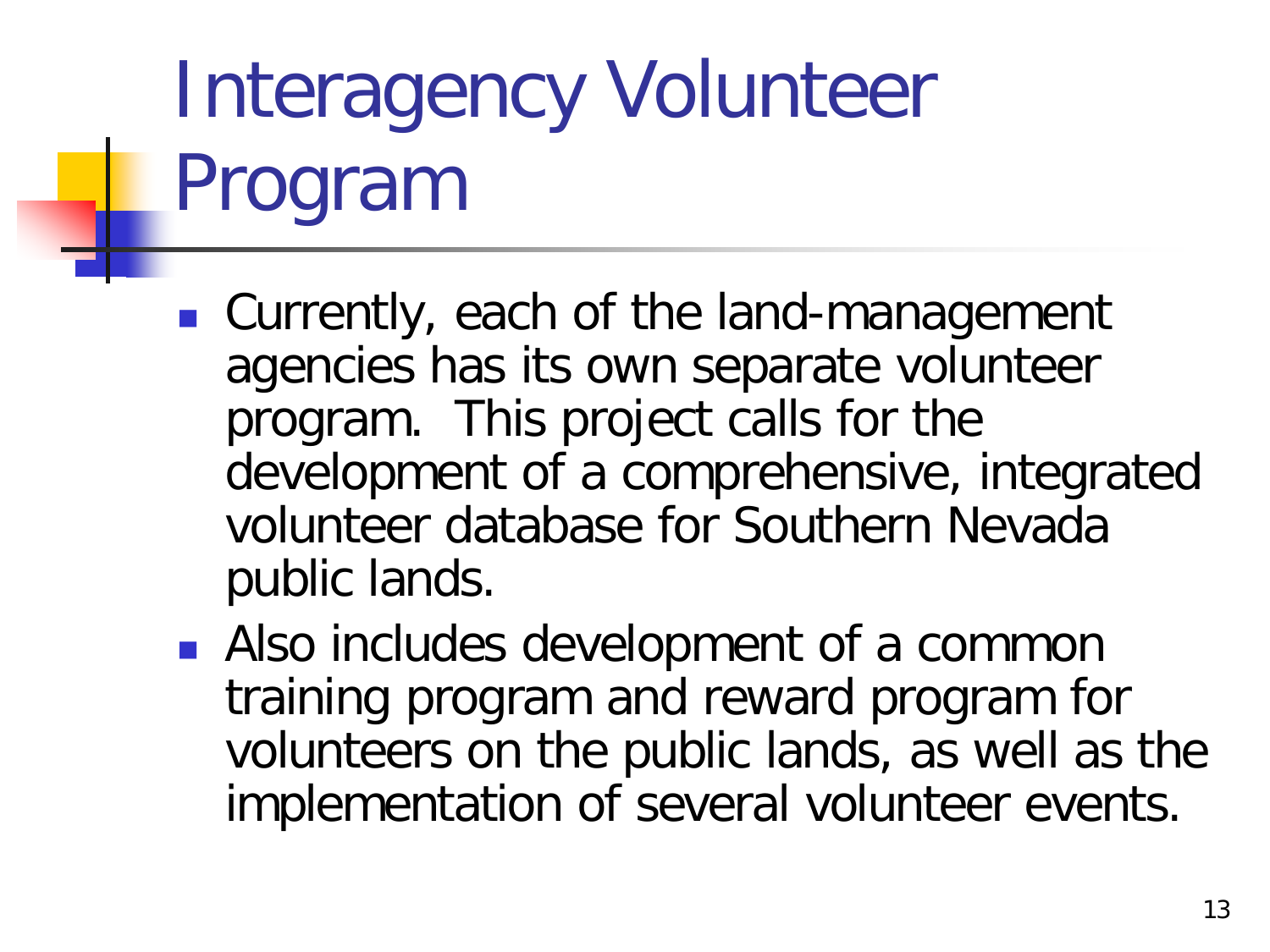## Interagency Student Internship Program

- Calls for the development of a Student Internship Program for high school juniors, allowing them to gain on-the-job experience in conservation careers with the landmanagement agencies.
- **Targeted to ethnically diverse youth with a** goal of encouraging college attendance.
- **UNLV will implement and manage the** internship program on behalf of the four agencies.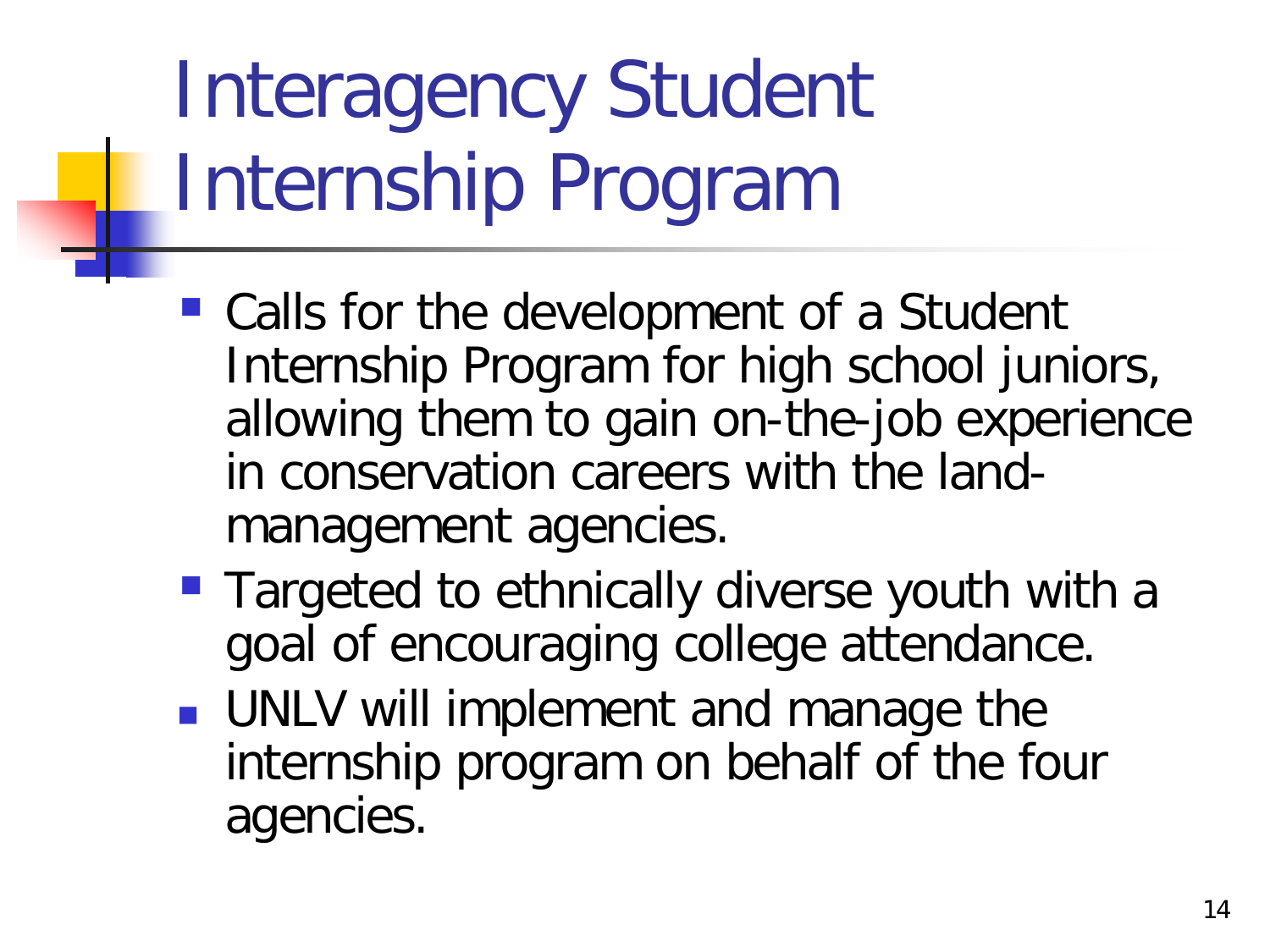# Cultural Site Stewardship Program

- The intent of this program is to recruit and train volunteers to help the agencies monitor and protect cultural and natural resources in Southern Nevada.
- Will be modeled after the Arizona Site Stewardship Program.
- **This program will also benefit from the** development of the coordinated Interagency Volunteer Program.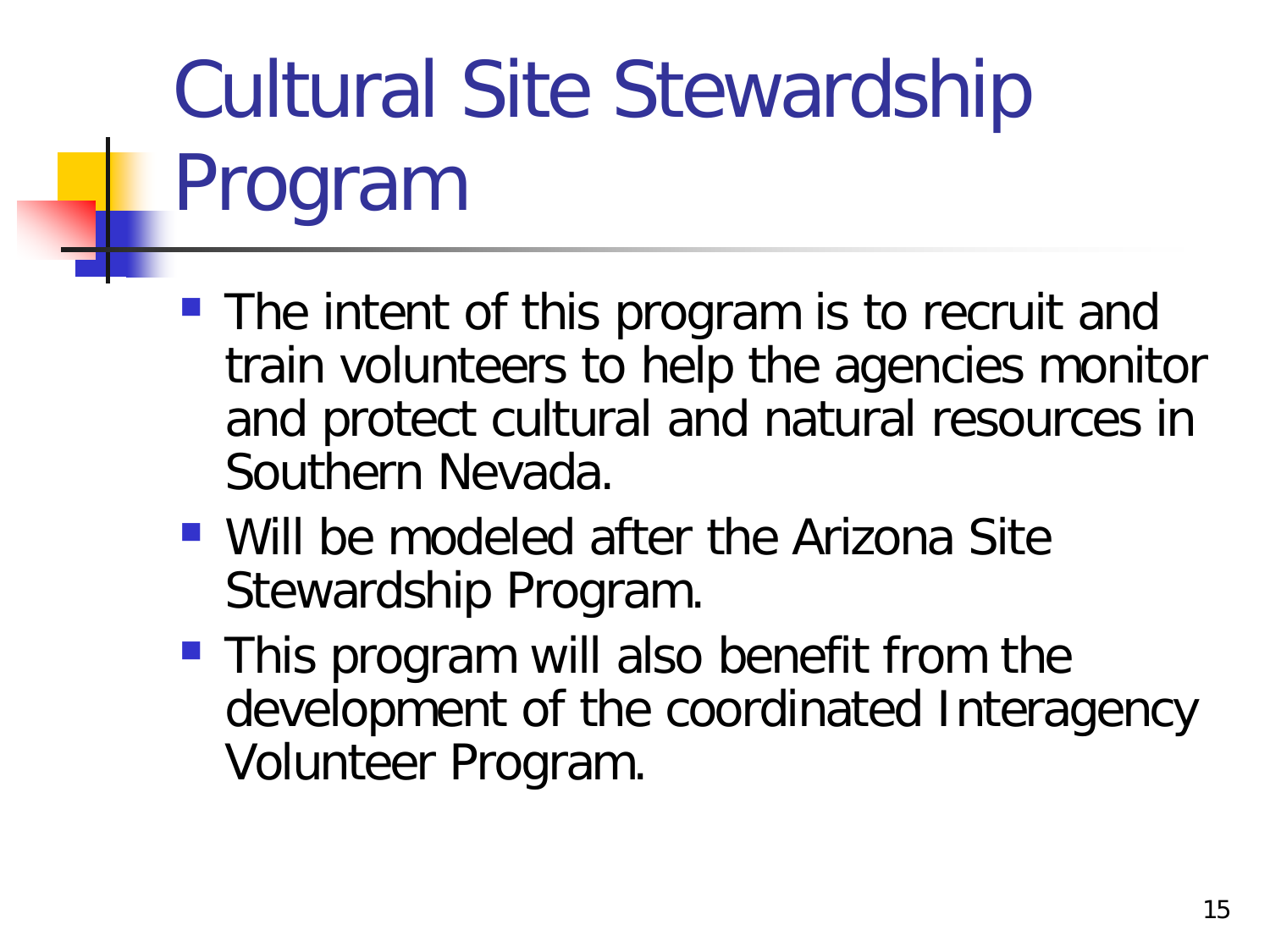### Other UNLV SNPLMA Projects

#### PENDING

- Take Pride In America Campaign
	- A portion of this agreement calls for a judicial review and analysis of littering fines, along with development of a proposal to allow the agencies to retain some of the monetary restitution in order to fund future clean-up efforts.
- Science and Research Strategy
- **Habitat Restoration Program**